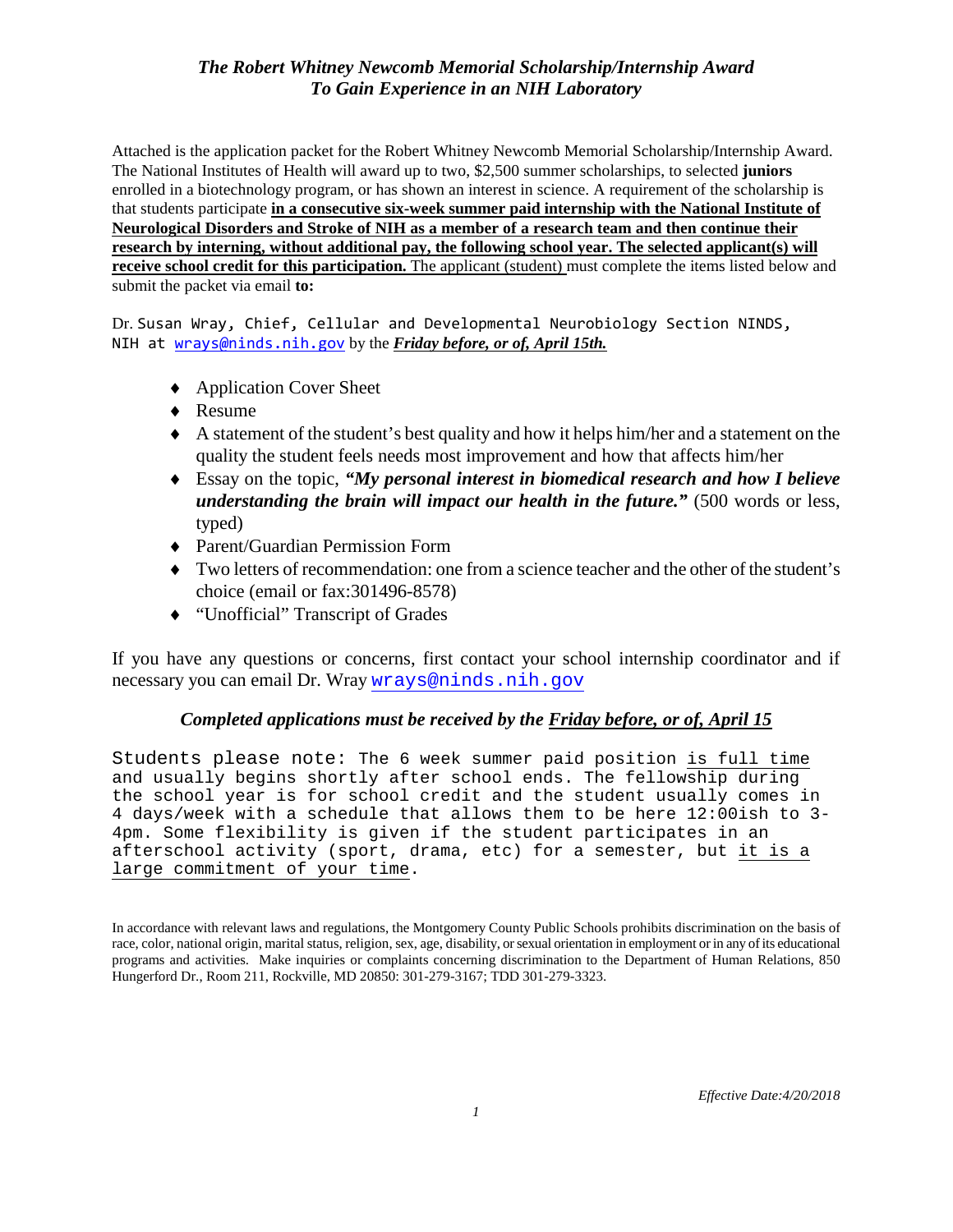| <b>Application Cover Sheet</b>                                            | (Please print legibly or type)                                                                                                                                                                                                                                                                                                                                                                                                                                                                                                    |                                    |                                                        |
|---------------------------------------------------------------------------|-----------------------------------------------------------------------------------------------------------------------------------------------------------------------------------------------------------------------------------------------------------------------------------------------------------------------------------------------------------------------------------------------------------------------------------------------------------------------------------------------------------------------------------|------------------------------------|--------------------------------------------------------|
| Name: $\frac{1}{\sqrt{1-\frac{1}{2}}\cdot\frac{1}{\sqrt{1-\frac{1}{2}}}}$ |                                                                                                                                                                                                                                                                                                                                                                                                                                                                                                                                   |                                    |                                                        |
|                                                                           | Last                                                                                                                                                                                                                                                                                                                                                                                                                                                                                                                              | First                              | Middle Initial                                         |
|                                                                           |                                                                                                                                                                                                                                                                                                                                                                                                                                                                                                                                   |                                    |                                                        |
| Student ID#:                                                              | <u> 1990 - Johann Barbara, martin a</u>                                                                                                                                                                                                                                                                                                                                                                                                                                                                                           |                                    |                                                        |
| <b>Street Address:</b>                                                    | <u> 1989 - Johann Stoff, amerikansk politiker (d. 1989)</u>                                                                                                                                                                                                                                                                                                                                                                                                                                                                       |                                    |                                                        |
|                                                                           | City                                                                                                                                                                                                                                                                                                                                                                                                                                                                                                                              |                                    | <b>State</b><br>Zip                                    |
| E-mail Address:                                                           |                                                                                                                                                                                                                                                                                                                                                                                                                                                                                                                                   |                                    |                                                        |
|                                                                           |                                                                                                                                                                                                                                                                                                                                                                                                                                                                                                                                   |                                    |                                                        |
| Date of Birth:                                                            | <u> 1990 - Johann Barbara, martxa a</u><br>Must be 16 years by $6/13/2016$                                                                                                                                                                                                                                                                                                                                                                                                                                                        | U.S. Citizen? Check one $\Box$ Yes | N <sub>O</sub><br>If No, Alien Registration #:         |
|                                                                           |                                                                                                                                                                                                                                                                                                                                                                                                                                                                                                                                   |                                    |                                                        |
|                                                                           |                                                                                                                                                                                                                                                                                                                                                                                                                                                                                                                                   |                                    |                                                        |
|                                                                           | Father                                                                                                                                                                                                                                                                                                                                                                                                                                                                                                                            |                                    | Mother                                                 |
| If yes, explain:                                                          | If selected to be an intern, it will be necessary for you to provide your own transportation to and from<br>the NIH internship site. Will transportation pose a problem? Check one $\sqrt{Yes/N}$                                                                                                                                                                                                                                                                                                                                 |                                    |                                                        |
|                                                                           | This program is only available to students whose home school is either in the Downcounty<br>Consortium, the Northeast Consortium, or Seneca Valley, Watkins Mill or Gaithersburg.<br>Participation in the program requires regular daily attendance and a commitment for an uninterrupted<br>six-week period of participation, plus an internship at NIH to continue the research the following<br>school year. If accepted, are you prepared to meet these requirements?<br>Check one   $\begin{vmatrix} Yes \end{vmatrix}$   No |                                    |                                                        |
|                                                                           |                                                                                                                                                                                                                                                                                                                                                                                                                                                                                                                                   |                                    | Date: $\qquad \qquad$                                  |
|                                                                           |                                                                                                                                                                                                                                                                                                                                                                                                                                                                                                                                   |                                    | Date: $\frac{1}{\sqrt{1-\frac{1}{2}}\cdot\frac{1}{2}}$ |
|                                                                           |                                                                                                                                                                                                                                                                                                                                                                                                                                                                                                                                   |                                    |                                                        |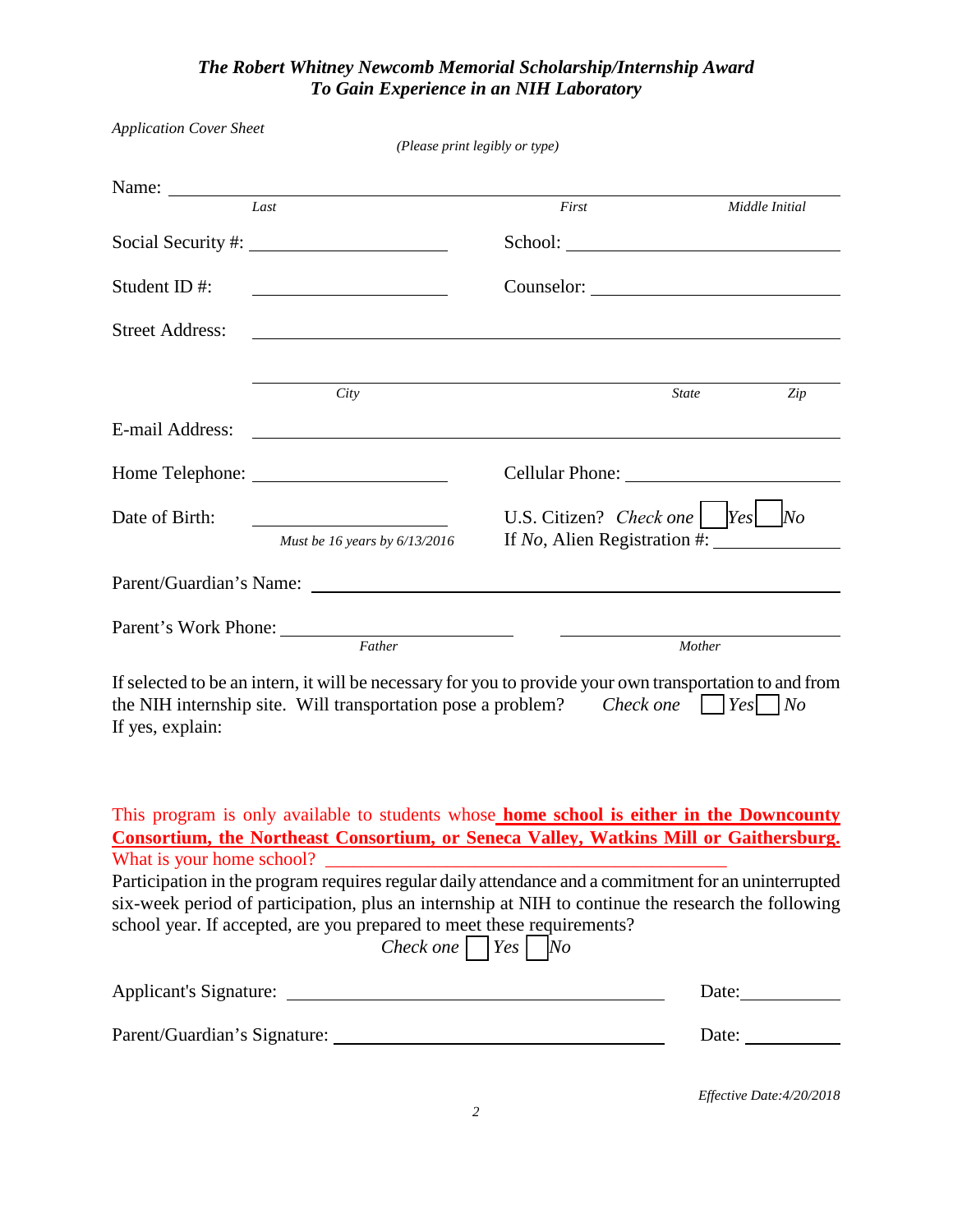*Parent/Guardian Permission Form*

Applicant's Name:

I give permission to have my child participate in the Robert Whitney Newcomb Memorial Scholarship/Internship Award Program for six consecutive weeks during the summer of 2016. I understand that he or she must commit to an **uninterrupted six-week** period of participation. I also understand that my child will continue at the National Institutes of Health for a non-paid internship during school year 2017-2018. Transportation to and from the National Institutes of Health internship site is the responsibility of the participant.

I grant permission to the National Institutes of Health and Montgomery County Public Schools to use my child's photograph for reporting and publicizing activities connected with the Robert Whitney Newcomb Memorial Scholarship/Internship Award.

I authorize officials at the National Institutes of Health to administer first aid and/or take my child to a physician or hospital for emergency treatment in the event it appears necessary and neither parent/guardian can be contacted. (Rescue squad will be used in emergency situations).

| Parent/Guardian's Signature: | Date: |  |
|------------------------------|-------|--|
|                              |       |  |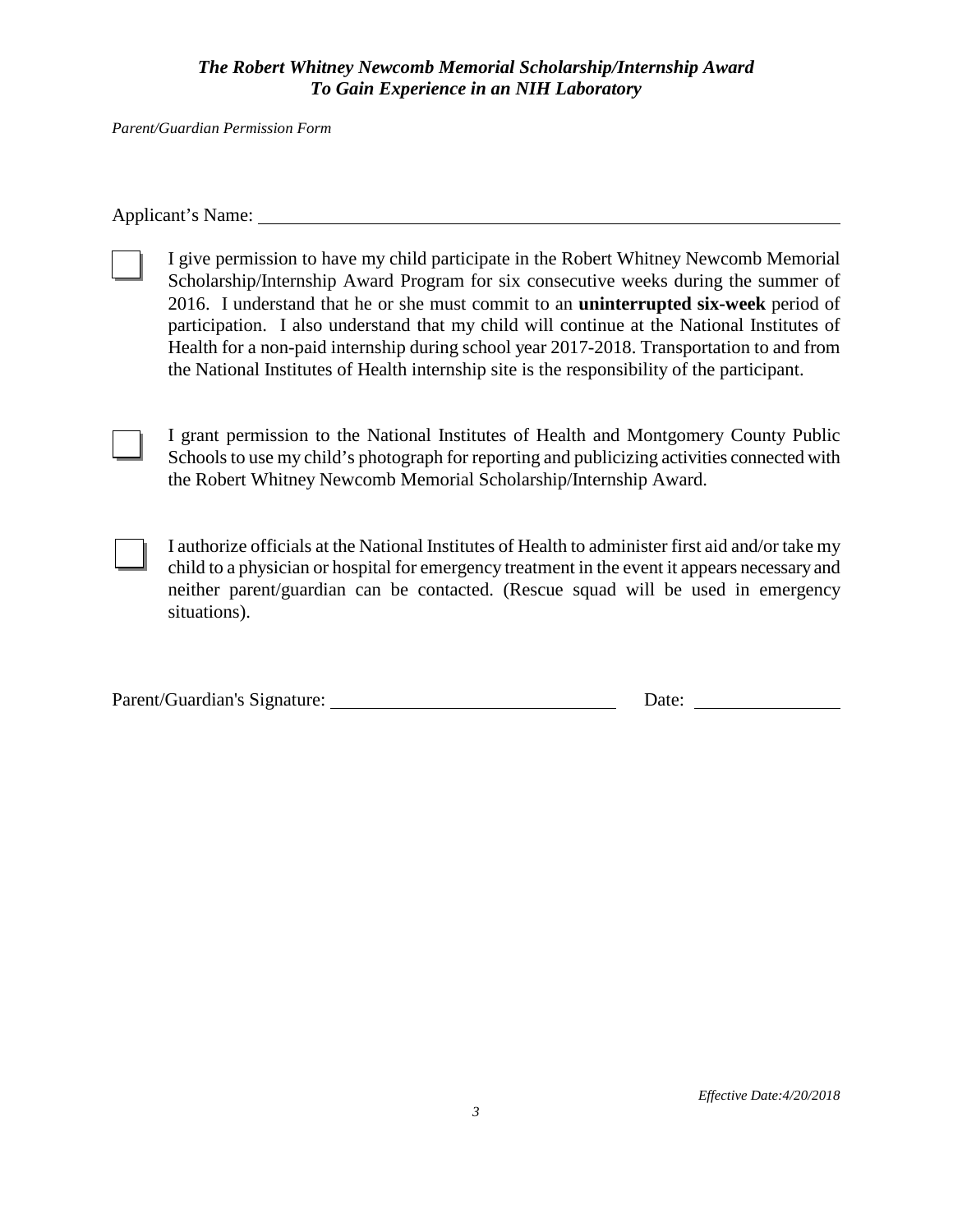Personal Statements: (Please type answers in complete sentences; (may be completed on a separate sheet)

1) My best quality and how it helps me:

2) My quality that needs most improvement and how it affects me:

#### Essay (typed 500 words or less) **My Personal Interest in Biomedical Research and How I Believe Understanding the Brain Will Impact our Health in the Future**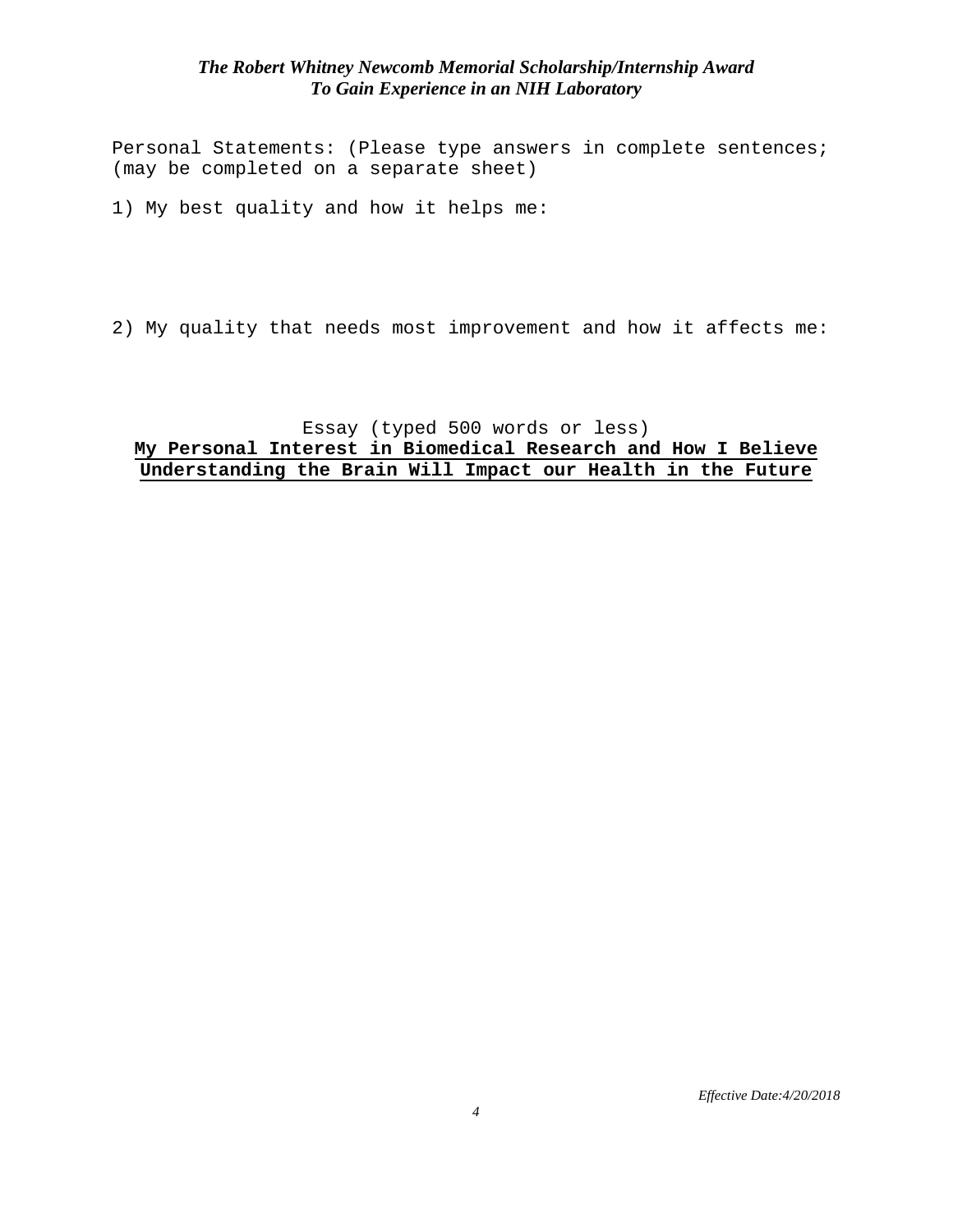Science Teacher's Recommendation Form

The Robert Whitney Newcomb Memorial Internship Award Program is a demanding experience that places students in the National Institute of Neurological Disorders and Stroke of NIH research laboratories where they are accepted as interns. Students are expected to work independently as a team member of a science research project, meet deadlines and follow directions. Is this applicant worthy and prepared to accept the many and varied responsibilities of an intern at NIH?

Applicant's Name:

*Instructions:* 

This form is to be completed by the science teacher of the applicant's choice. *Please return the completed form by April 15, 2018* to Susan Wray, Ph.D. Chief, Cellular and Developmental Neurobiology Section NINDS, NIH by email to [wrays@ninds.nih.gov](mailto:wrays@ninds.nih.gov)

| Science Teacher's Name: |            |
|-------------------------|------------|
|                         |            |
| School:                 | Telephone: |

Course(s) in which the student is/was enrolled:

How long have you known the applicant and in what capacity?

Please rate the applicant by placing a check mark  $\Box$  in the appropriate column that best describes the student's performance.

| Categories                  | Average | Very Good | Excellent | Extraordinary |
|-----------------------------|---------|-----------|-----------|---------------|
| Leadership                  |         |           |           |               |
| <b>Teamwork</b>             |         |           |           |               |
| Motivation                  |         |           |           |               |
| Independence                |         |           |           |               |
| Reliability                 |         |           |           |               |
| <b>Potential for Growth</b> |         |           |           |               |
| Academic Achievement        |         |           |           |               |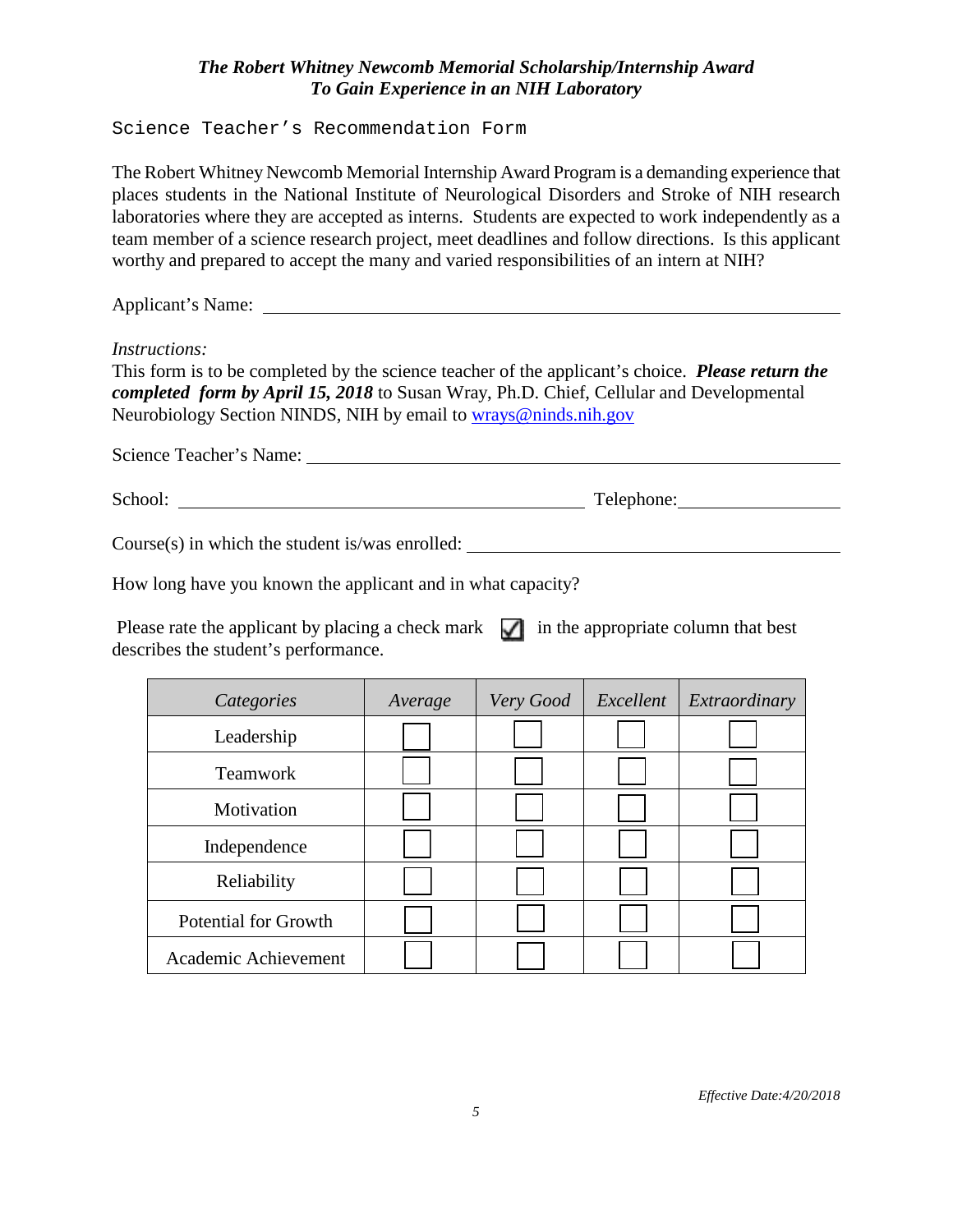Please indicate, in narrative form, why you endorse this student for the program. Highlight your knowledge of the individual's academic performance, laboratory and research skills, interpersonal skills, maturity, reliability and participation in extracurricular activities that attest to his/her qualifications for this award.

Science Teacher Letter or attach document

Signature: Date: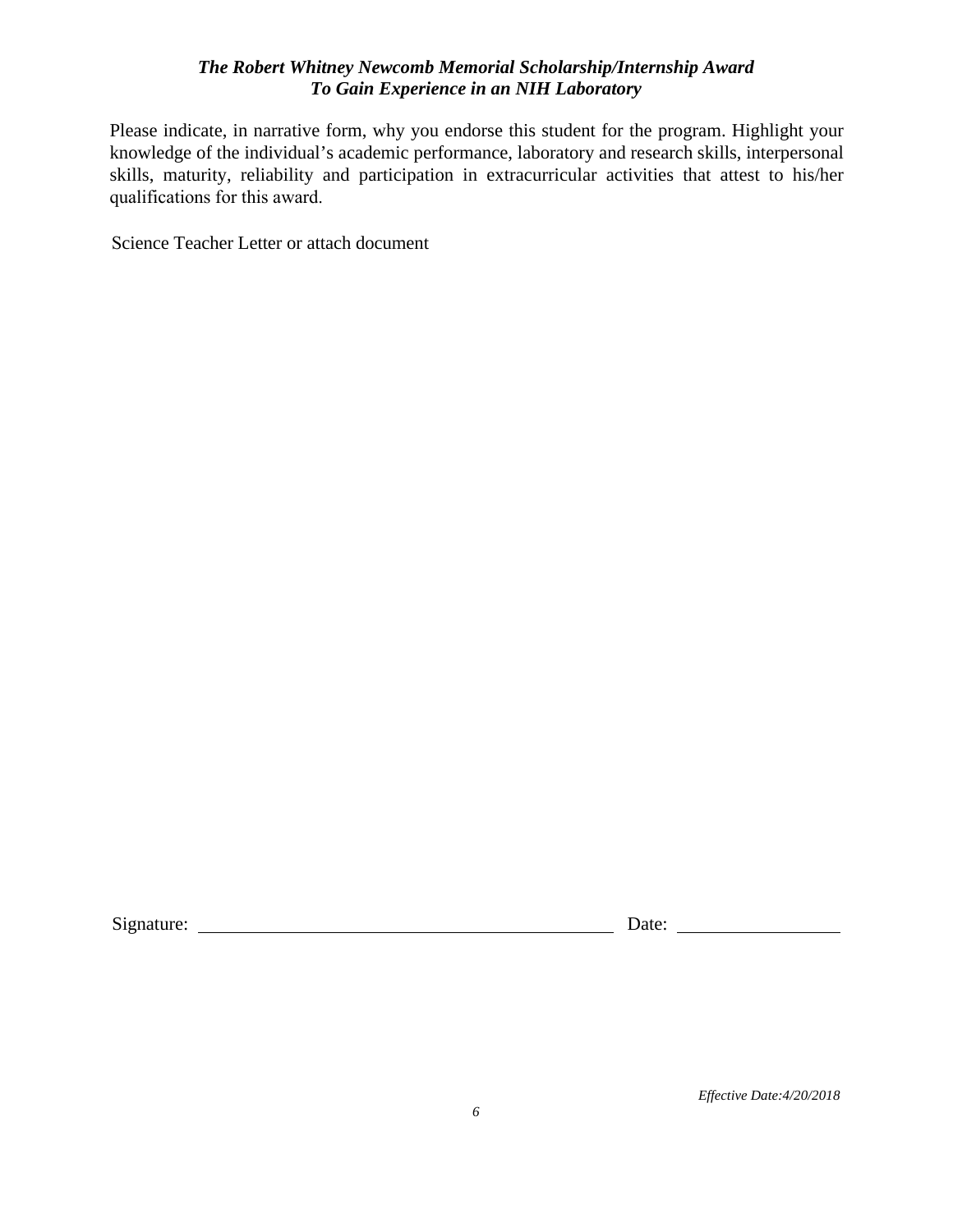*Course Completion Summary/ unofficial Transcript*

Name:

*Instructions:* 

This form is to be completed by the applicant. Please return this form along with an *"unofficial transcript"* by *Friday, April 15, 2018*, to Susan Wray, Ph.D.Chief, Cellular and Developmental Neurobiology Section NINDS, NIH by email to [wrays@ninds.nih.gov](mailto:wrays@ninds.nih.gov)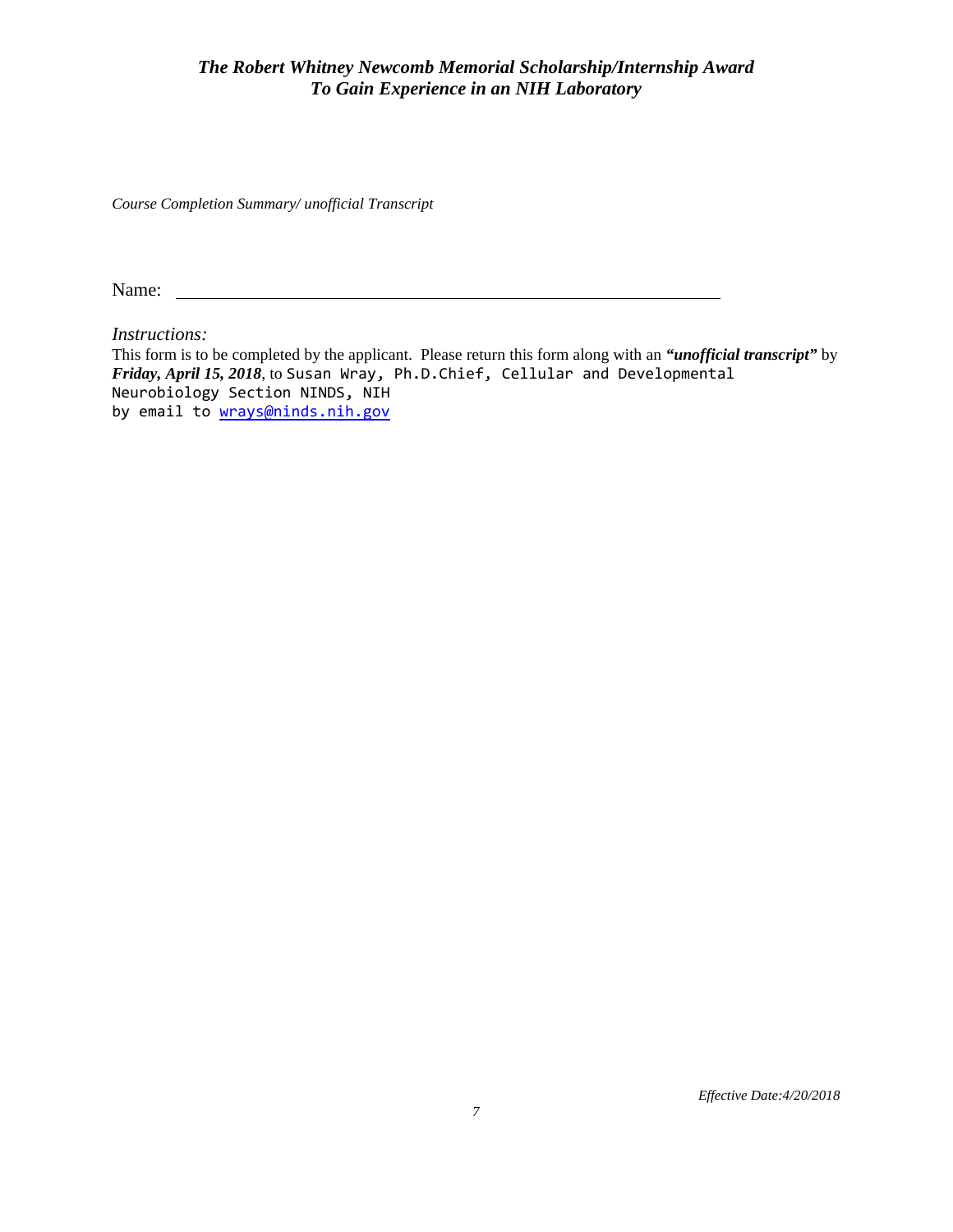#### *Recommendation Form #2*

The Robert Whitney Newcomb Memorial Internship Award Program is a demanding experience that places students in the National Institute of Neurological Disorders and Stroke of NIH research laboratories where they are accepted as interns. Students are expected to work independently on science research projects, meet deadlines, follow directions, and contribute to laboratory meetings. Is this applicant worthy and prepared to accept the many and varied responsibilities of an intern at NIH?

Applicant's Name:

*Instructions:*

This form is to be completed by an individual of the applicant's choice. *Please return by email to:*  Susan Wray, Ph.D. Chief, Cellular and Developmental Neurobiology Section NINDS, NIH [wrays@ninds.nih.gov](mailto:wrays@ninds.nih.gov)

Name:

Relationship with Student Telephone: Telephone:

How long have you known the applicant and in what capacity?

Please rate the applicant by placing a check mark  $\sqrt{\phantom{a}}$  in the appropriate column that best describes the student's performance.

| Categories                  | Average | Very Good | Excellent | Extraordinary |
|-----------------------------|---------|-----------|-----------|---------------|
| Leadership                  |         |           |           |               |
| <b>Teamwork</b>             |         |           |           |               |
| Motivation                  |         |           |           |               |
| Independence                |         |           |           |               |
| Reliability                 |         |           |           |               |
| <b>Potential for Growth</b> |         |           |           |               |
| Academic Achievement        |         |           |           |               |

Please indicate, in narrative form, why you endorse this student for the program. Highlight your knowledge of the individual's academic performance, laboratory and research skills, interpersonal skills, maturity, reliability and participation in extracurricular activities that attest to his/her qualifications for this award.

Signature: Date: Date: